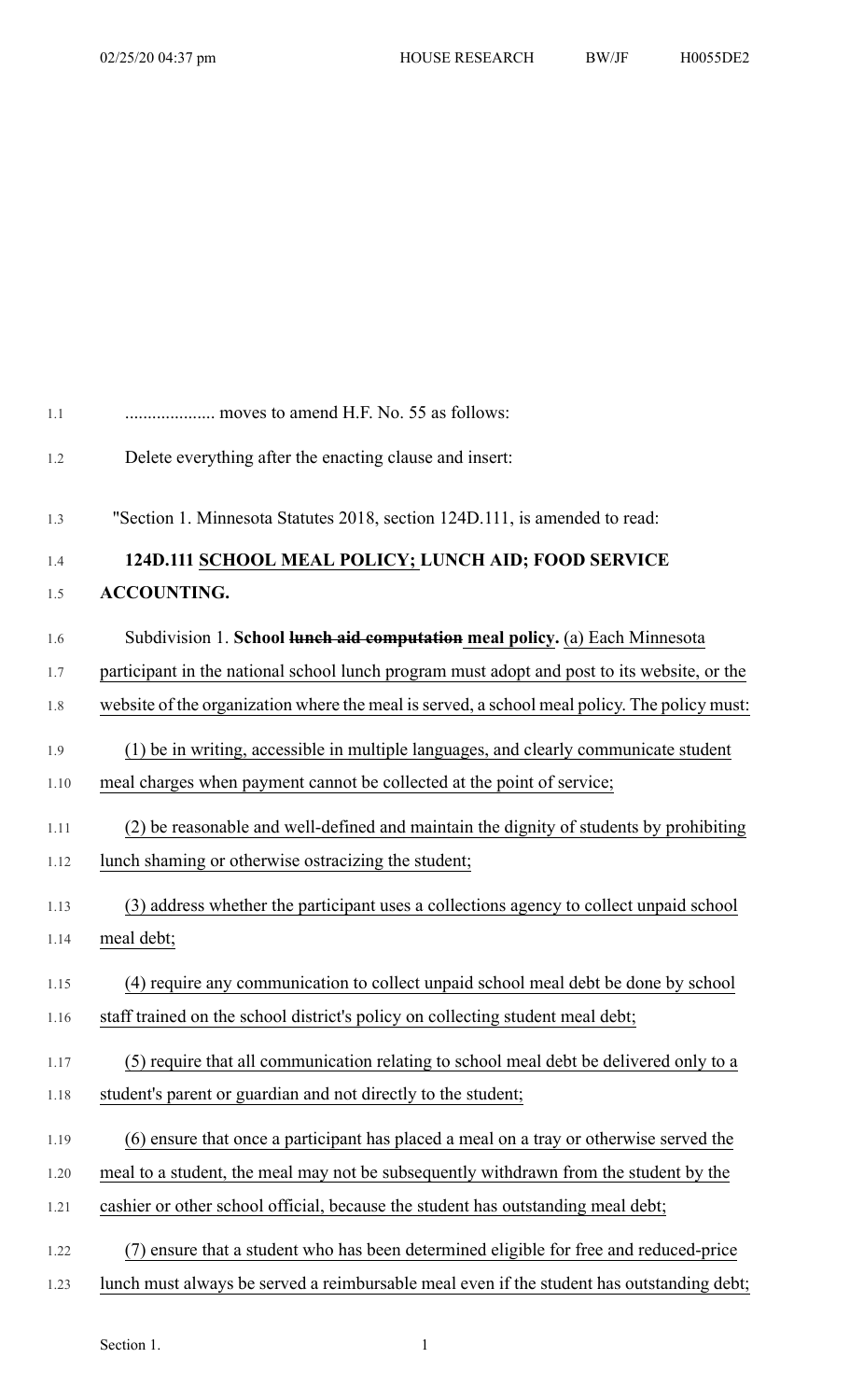| 2.1  | (8) provide the vendor with its school meal policy if the school contracts with a third        |
|------|------------------------------------------------------------------------------------------------|
| 2.2  | party for its meal services; and                                                               |
| 2.3  | (9) require school nutrition staff be trained on the policy.                                   |
| 2.4  | (b) Any contract between a school and a third-party provider of meal services entered          |
| 2.5  | into or modified on or after July 1, 2020, must ensure that the third-party provider adheres   |
| 2.6  | to the participant's school meal policy.                                                       |
| 2.7  | Subd. 1a. School lunch aid amounts. Each school year, the state must pay participants          |
| 2.8  | in the national school lunch program the amount of 12.5 cents for each full paid and free      |
| 2.9  | student lunch and 52.5 cents for each reduced-price lunch served to students.                  |
| 2.10 | Subd. 2. Application. A school district, charter school, nonpublic school, or other            |
| 2.11 | participant in the national school lunch program shall apply to the department for this        |
| 2.12 | payment on forms provided by the department.                                                   |
| 2.13 | Subd. 2a. Federal child and adult care food program; criteria and notice. The                  |
| 2.14 | commissioner must post on the department's website eligibility criteria and application        |
| 2.15 | information for nonprofit organizations interested in applying to the commissioner for         |
| 2.16 | approval as a multisite sponsoring organization under the federal child and adult care food    |
| 2.17 | program. The posted criteria and information must inform interested nonprofit organizations    |
| 2.18 | about:                                                                                         |
| 2.19 | (1) the criteria the commissioner uses to approve or disapprove an application, including      |
| 2.20 | how an applicant demonstrates financial viability for the Minnesota program, among other       |
| 2.21 | criteria;                                                                                      |
| 2.22 | (2) the commissioner's process and time line for notifying an applicant when its               |
| 2.23 | application is approved or disapproved and, if the application is disapproved, the explanation |
| 2.24 | the commissioner provides to the applicant; and                                                |
| 2.25 | (3) any appeal or other recourse available to a disapproved applicant.                         |
| 2.26 | Subd. 3. School food service fund. (a) The expenses described in this subdivision must         |
| 2.27 | be recorded as provided in this subdivision.                                                   |
| 2.28 | (b) In each district, the expenses for a school food service program for pupils must be        |
| 2.29 | attributed to a school food service fund. Under a food service program, the school food        |
| 2.30 | service may prepare or serve milk, meals, or snacks in connection with school or community     |
| 2.31 | service activities.                                                                            |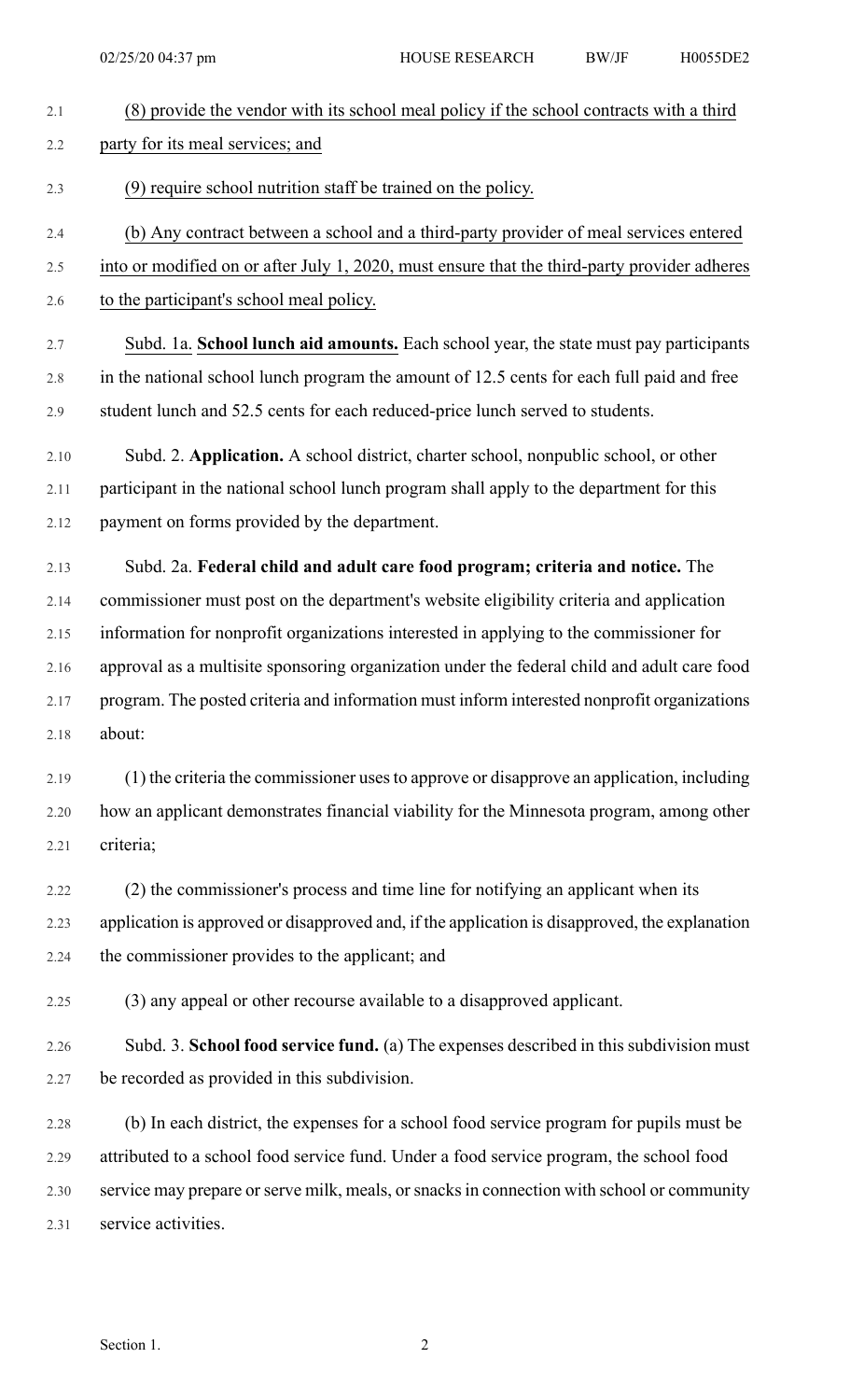3.1 (c) Revenues and expenditures for food service activities must be recorded in the food 3.2 service fund. The costs of processing applications, accounting for meals, preparing and 3.3 serving food, providing kitchen custodialservices, and other expensesinvolving the preparing 3.4 of meals or the kitchen section of the lunchroom may be charged to the food service fund 3.5 or to the general fund of the district. The costs of lunchroom supervision, lunchroom custodial 3.6 services, lunchroom utilities, and other administrative costs of the food service program 3.7 must be charged to the general fund.

3.8 That portion of superintendent and fiscal manager costs that can be documented as 3.9 attributable to the food service program may be charged to the food service fund provided 3.10 that the school district does not employ or contract with a food service director or other 3.11 individual who manages the food service program, or food service management company. 3.12 If the cost of the superintendent or fiscal manager is charged to the food service fund, the 3.13 charge must be at a wage rate not to exceed the statewide average for food service directors 3.14 as determined by the department.

3.15 (d) Capital expenditures for the purchase of food service equipment must be made from 3.16 the general fund and not the food service fund, unless the restricted balance in the food 3.17 service fund at the end of the last fiscal year is greater than the cost of the equipment to be 3.18 purchased.

3.19 (e) If the condition set out in paragraph (d) applies, the equipment may be purchased 3.20 from the food service fund.

3.21 (f) If a deficit in the food service fund exists at the end of a fiscal year, and the deficit 3.22 is not eliminated by revenues from food service operations in the next fiscal year, then the 3.23 deficit must be eliminated by a permanent fund transfer from the general fund at the end of 3.24 that second fiscal year. However, if a district contracts with a food service management 3.25 company during the period in which the deficit has accrued, the deficit must be eliminated 3.26 by a payment from the food service management company.

3.27 (g) Notwithstanding paragraph (f), a district may incur a deficit in the food service fund 3.28 for up to three years without making the permanent transfer if the district submits to the 3.29 commissioner by January 1 of the second fiscal year a plan for eliminating that deficit at 3.30 the end of the third fiscal year.

3.31 (h) If a surplus in the food service fund exists at the end of a fiscal year for three 3.32 successive years, a district may recode for that fiscal year the costs of lunchroom supervision, 3.33 lunchroom custodial services, lunchroom utilities, and other administrative costs of the food 3.34 service program charged to the general fund according to paragraph (c) and charge those